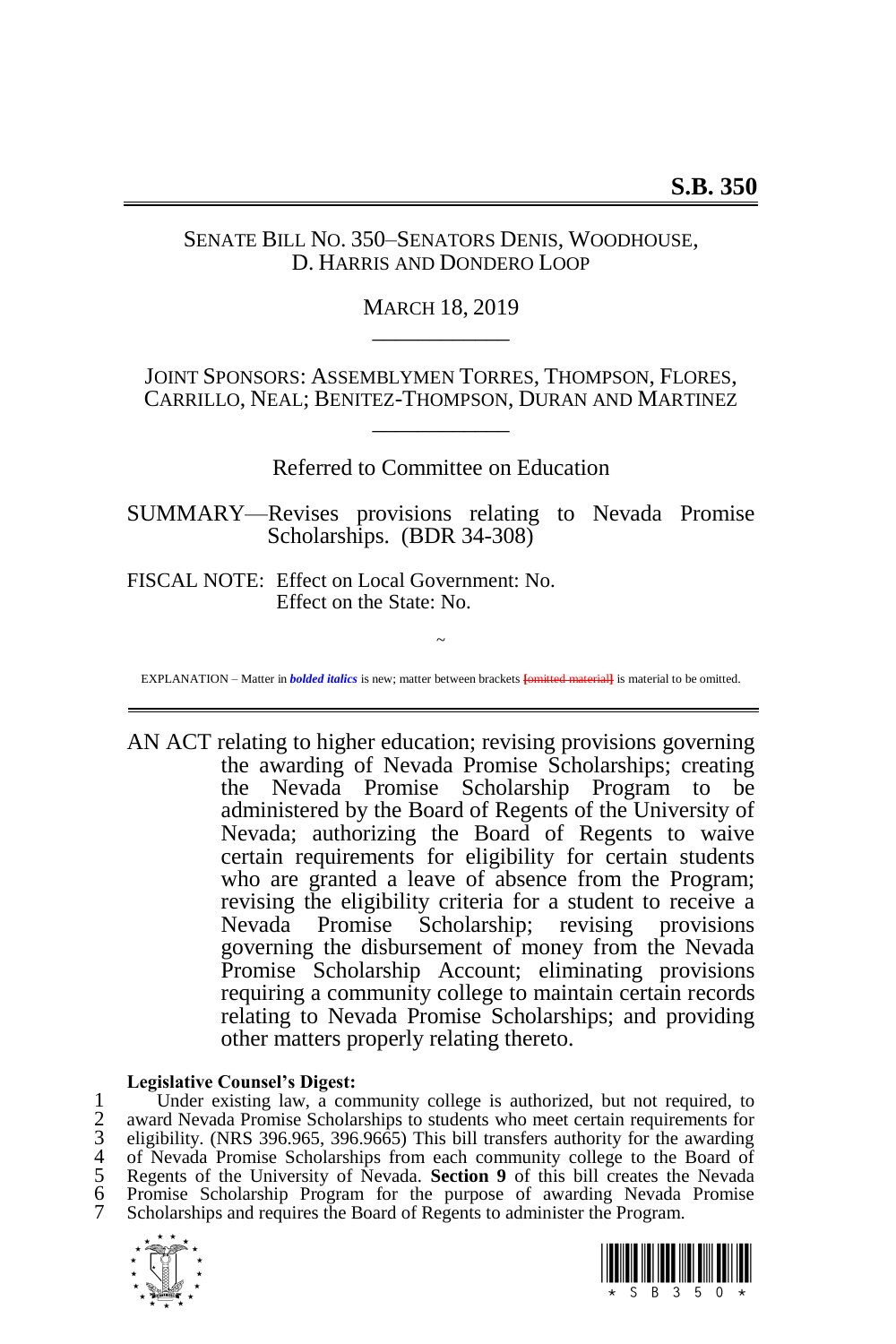8 Under existing law, Nevada Promise Scholarships must be used to pay the 9 difference between the amount of the registration fee and other mandatory fees a 9 difference between the amount of the registration fee and other mandatory fees a<br>10 community college charges to a student and the total amount of any other gift aid 10 community college charges to a student and the total amount of any other gift aid<br>11 the student receives for the school year. (NRS 396.968) **Section 4** of this bill 11 the student receives for the school year. (NRS 396.968) **Section 4** of this bill 12 defines "registration fee and other mandatory fees." **Section 15** of this bill repeals the term "school year" as it relates to the Nevada Promise Scholarship Program and 13 the term "school year" as it relates to the Nevada Promise Scholarship Program and 14 sections 9-12 of this bill replace it with the term "academic year." Section 2 of this 14 **sections 9-12** of this bill replace it with the term "academic year." **Section 2** of this 15 bill defines the term "academic year."<br>16 Under existing law, if a communi

16 Under existing law, if a community college chooses to award Nevada Promise<br>17 Scholarships, it is required to perform certain specified duties, including holding 17 Scholarships, it is required to perform certain specified duties, including holding training meetings for scholarship applicants and establishing a mentoring program, 18 training meetings for scholarship applicants and establishing a mentoring program,<br>19 or entering into an agreement with a nonprofit organization or governmental entity 19 or entering into an agreement with a nonprofit organization or governmental entity  $20$  to perform those duties. (NRS 396.965, 396.9655) **Sections 9.10 and 15** of this bill 20 to perform those duties. (NRS 396.965, 396.9655) **Sections 9, 10 and 15** of this bill<br>21 remove provisions specifying these duties and instead require the Board of Regents<br>22 to adopt regulations governing the Program.<br> 21 remove provisions specifying these duties and instead require the Board of Regents to adopt regulations governing the Program.

Existing law sets forth the requirements a student must meet to be eligible to 24 receive or renew a Nevada Promise Scholarship. (NRS 396.9665, 396.967) **Section**  25 **15** repeals the provision requiring that a student renew a Nevada Promise<br>26 Scholarship each year. **Section 10** instead provides that a student remains eligible<br>27 for a Nevada Promise Scholarship so long as he or she 26 Scholarship each year. **Section 10** instead provides that a student remains eligible 27 for a Nevada Promise Scholarship so long as he or she meets certain prescribed requirements. **Section 10** also decreases the number of hours of community service that a student must perform, from 20 hours before receiving a scholarship and 20 30 hours each year the student receives a scholarship to 8 hours before receiving a scholarship and 8 hours each semester the student receives a scholarship. **Section** 31 scholarship and 8 hours each semester the student receives a scholarship. **Section**  32 **10** similarly decreases the number of training meetings a student must attend from two meetings to one meeting. **Sections 9 and 10** remove deadlines for a student to 33 two meetings to one meeting. **Sections 9 and 10** remove deadlines for a student to 34 complete certain requirements for eligibility for a Nevada Promise Scholarship and 35 instead require the Board of Regents to adopt regulations prescribing such 36 deadlines. 36 deadlines.<br>37 Existii

37 Existing law requires a student to be less than 20 years of age and have 38 obtained a high school diploma or a general equivalency diploma or equivalent 39 document to be eligible to receive a Nevada Promise Scholarship. (NRS 396.9665)<br>40 **Section 10** requires that a student have obtained a high school diploma or 40 **Section 10** requires that a student have obtained a high school diploma or  $41$  successfully completed the high school equivalency assessment selected by the 41 successfully completed the high school equivalency assessment selected by the 42 State Board of Education before 20 years of age to be eligible to receive a Nevada 42 State Board of Education before 20 years of age to be eligible to receive a Nevada 43 Promise Scholarship.<br>44 **Section 5** of this

**Section 5** of this bill authorizes the Board of Regents to grant a student a leave 45 of absence from the Program under certain circumstances and waive certain 45 of absence from the Program under certain circumstances and waive certain 46 requirements for eligibility in the Program for a student who has been granted a 46 requirements for eligibility in the Program for a student who has been granted a 47 leave of absence. 47 leave of absence.<br>48 Existing law

48 Existing law creates the Nevada Promise Scholarship Account and requires 49 each participating community college to award Nevada Promise Scholarships in 49 each participating community college to award Nevada Promise Scholarships in accordance with certain procedures for determining the amount of a scholarship for 50 accordance with certain procedures for determining the amount of a scholarship for 51 each eligible student and requesting a disbursement from the Account. If there is 51 each eligible student and requesting a disbursement from the Account. If there is<br>52 insufficient money available to award a full scholarship to all eligible students,<br>53 existing law requires the State Treasurer to pro insufficient money available to award a full scholarship to all eligible students, existing law requires the State Treasurer to provide notice to certain entities and 54 disburse money from the Account in a certain manner. (NRS 396.9645, 396.968)<br>55 **Section 11** of this bill requires the Board of Regents to: (1) calculate the maximum 55 **Section 11** of this bill requires the Board of Regents to: (1) calculate the maximum 56 amount of the Scholarship each eligible student is eligible to receive; (2) determine 56 amount of the Scholarship each eligible student is eligible to receive; (2) determine 57 the actual amount, if any, the eligible student will receive; and (3) award a Nevada 57 the actual amount, if any, the eligible student will receive; and (3) award a Nevada 58 Promise Scholarship to the student by disbursing money directly to the community 58 Promise Scholarship to the student by disbursing money directly to the community<br>59 college in which the student is enrolled. **Section 11** also requires the State 59 college in which the student is enrolled. **Section 11** also requires the State 60 Treasurer to disburse money from the Account to the Board of Regents upon 61 request and, if there is insufficient money in the Account, to provide notice to the 62 Board of Regents. Board of Regents.



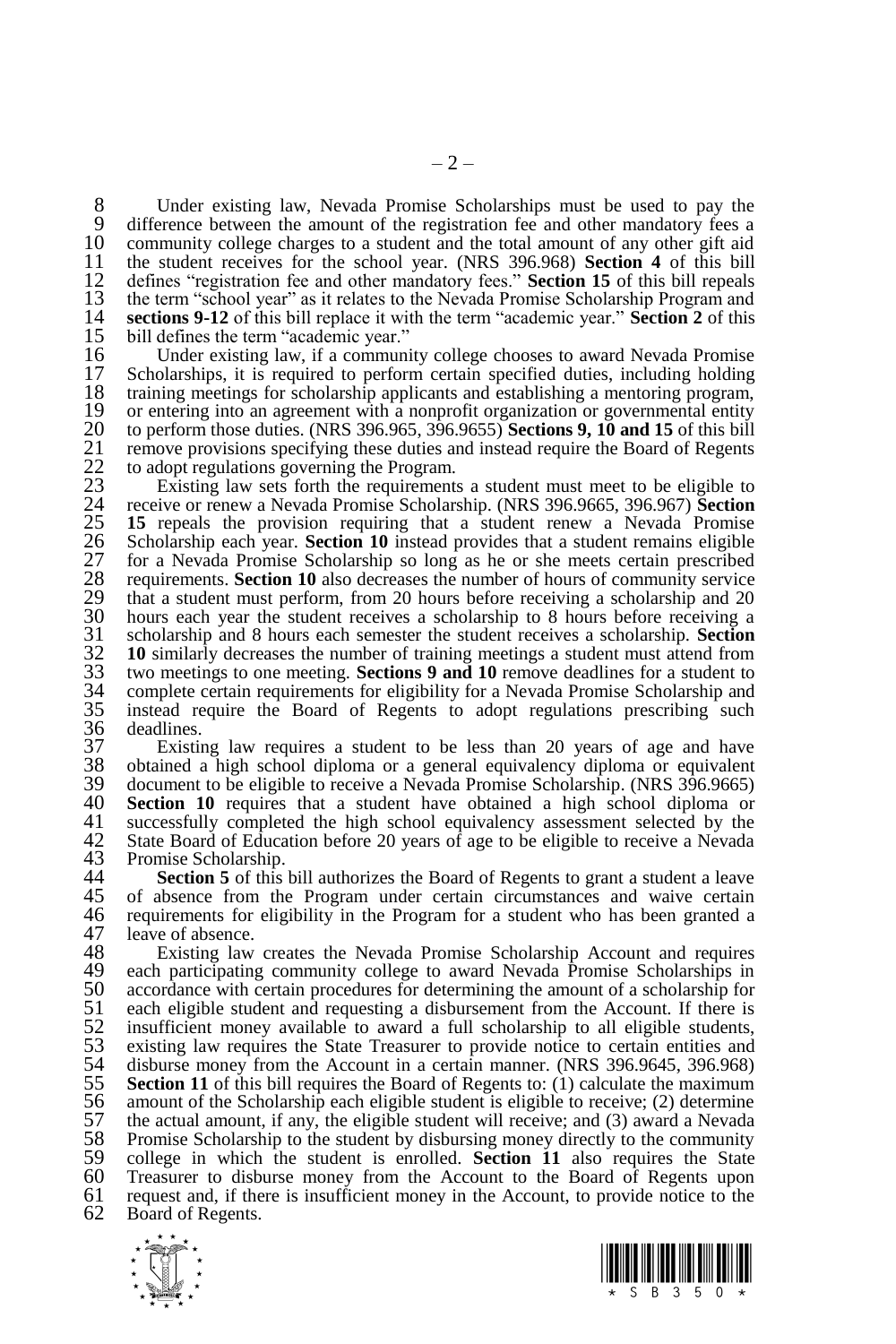**Section 12** of this bill revises certain requirements relating to an annual report 64 that the Board of Regents must prepare and eliminates the requirement that a that the Board of Regents must prepare and eliminates the requirement that a community college maintain certain records relating to Nevada Promise Scholarships.

| 67 | <b>Section 15</b> repeals certain provisions relating to Nevada Promise Scholarships |
|----|--------------------------------------------------------------------------------------|
|    | 68 to conform to the changes made in this bill.                                      |

#### THE PEOPLE OF THE STATE OF NEVADA, REPRESENTED IN SENATE AND ASSEMBLY, DO ENACT AS FOLLOWS:

 **Section 1.** Chapter 396 of NRS is hereby amended by adding thereto the provisions set forth as sections 2 to 5, inclusive, of this act.

 **Sec. 2.** *"Academic year" means 2 consecutive semesters, beginning with a fall semester, and 1 summer academic term at a community college.*

 **Sec. 3.** *"Program" means the Nevada Promise Scholarship Program created by NRS 396.965.*

 **Sec. 4.** *"Registration fee and other mandatory fees" means a registration fee assessed per credit and mandatory fees assessed per credit that are approved by the Board of Regents and charged* 

 *to all students by a community college. The term does not include special course fees or fees charged for specific programs of study,* 

 *books or supplies even if such fees are considered necessary for enrollment.* 

 **Sec. 5.** *1. The Board of Regents may grant a leave of absence from the Program to a student upon request. A student may request a leave of absence for:*

 *(a) An illness or serious medical problem of the student or a member of the student's immediate family;*

 *(b) Extreme financial hardship for the student or a member of the student's immediate family;*

 *(c) Engaging in any activity required or encouraged for members of the student's religious faith;*

 *(d) Mobilization of the student's unit of the Armed Forces of the United States or National Guard; or*

 *(e) Any other extraordinary circumstances beyond the control of the student that would create a substantial hardship for the student, as determined by the Board of Regents.*

 *2. If the Board of Regents grants a leave of absence to a student, the Board of Regents shall:*

 *(a) Make a determination in accordance with regulations adopted by the Board of Regents as to which requirements for eligibility in the Program set forth in NRS 396.9665 are appropriate to waive for the student; and*



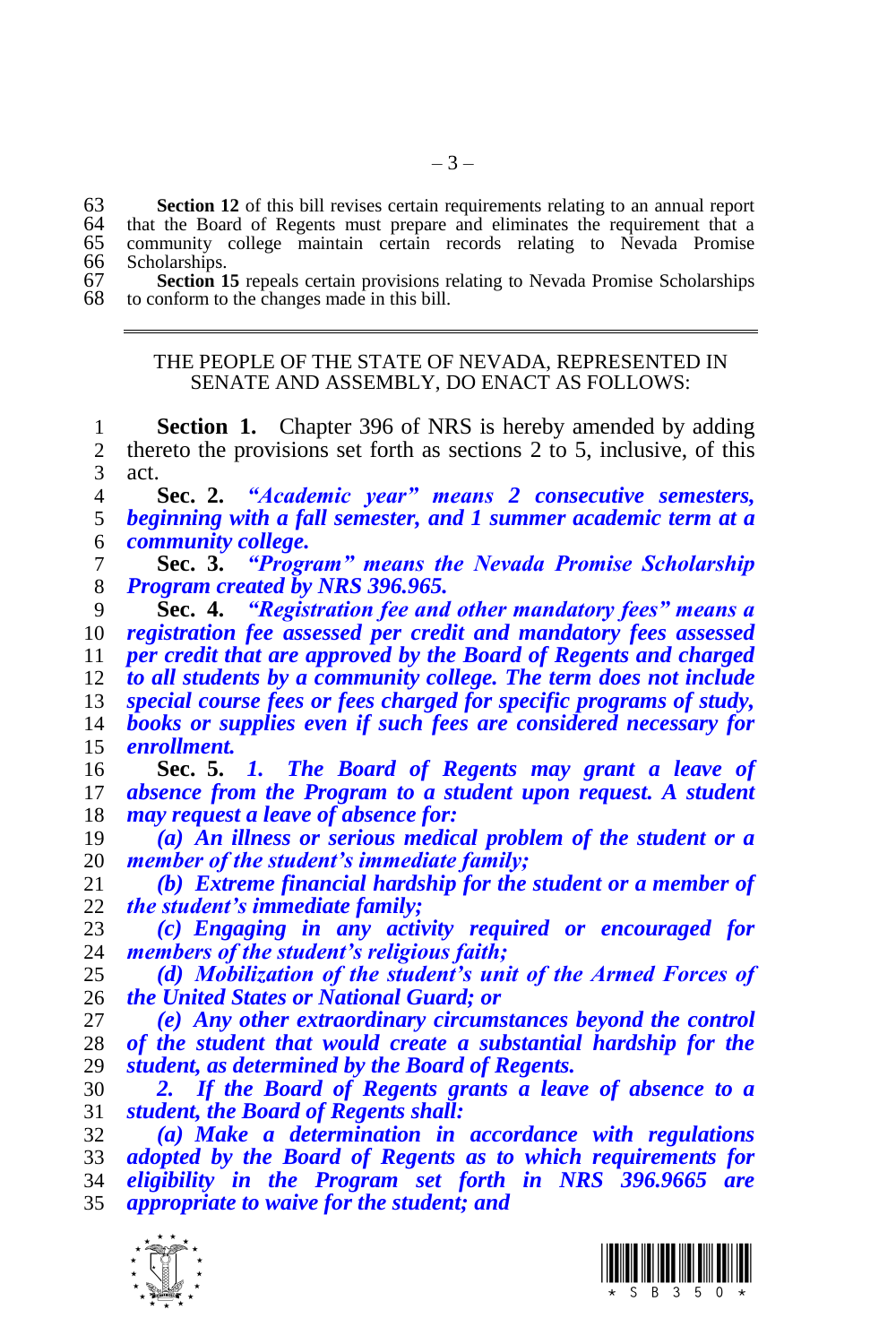*(b) Waive requirements for eligibility as determined pursuant to paragraph (a) for the student for the length of the leave of absence.* 

*3. The Board of Regents shall adopt regulations establishing:*

 *(a) Procedures for a student to request a leave of absence pursuant to subsection 1; and*

 *(b) Criteria for determining appropriate requirements for eligibility to waive for a student who has been granted a leave of absence pursuant to subsection 2.* 

**Sec. 6.** NRS 396.961 is hereby amended to read as follows:

 396.961 As used in NRS 396.961 to 396.9685, inclusive, *and sections 2 to 5, inclusive, of this act,* unless the context otherwise requires, the words and terms defined in NRS 396.9615 to 396.964, inclusive, *and sections 2, 3 and 4 of this act* have the meanings ascribed to them in those sections.

**Sec. 7.** NRS 396.9625 is hereby amended to read as follows:

 396.9625 "Nevada Promise Scholarship" means a scholarship awarded by **[**a participating community college**]** *the Board of Regents* pursuant to NRS 396.968.

**Sec. 8.** NRS 396.9645 is hereby amended to read as follows:

 396.9645 1. The Nevada Promise Scholarship Account is hereby created in the State General Fund. The Account must be 23 administered by the State Treasurer.<br>24 2. The interest and income earn

2. The interest and income earned on:

 (a) The money in the Account, after deducting any applicable charges; and

 (b) Unexpended appropriations made to the Account from the State General Fund,

 $29 \rightarrow$  must be credited to the Account.

 3. Any money remaining in the Account at the end of a fiscal year, including, without limitation, any unexpended appropriations made to the Account from the State General Fund, does not revert to the State General Fund, and the balance in the Account must be carried forward to the next fiscal year.

 4. The State Treasurer may accept gifts and grants of money from any source for deposit in the Account.

 5. The money in the Account may only be used to distribute money to **[**participating community colleges**]** *the Board of Regents*  for the purpose of awarding Nevada Promise Scholarships to students who are eligible to receive **[**or renew**]** such scholarships under the provisions of NRS 396.9665 *.* **[**and 396.967.**]**

**Sec. 9.** NRS 396.965 is hereby amended to read as follows:

 396.965 1. **[**On or before October 1 of each year, each **community college shall:** 



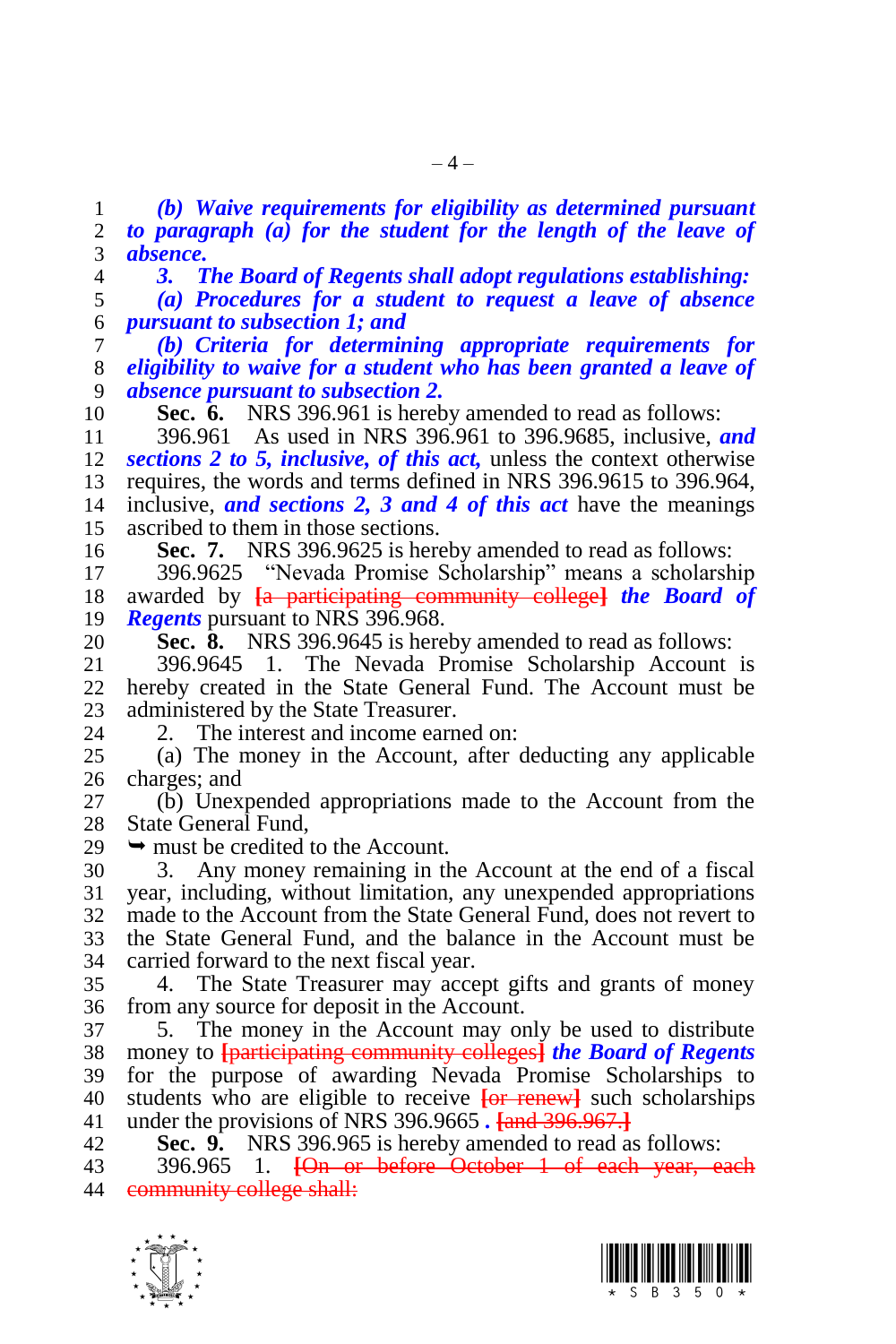(a) Determine whether it will participate in the**]** *The* Nevada Promise Scholarship **[**program established by NRS 396.961 to 396.9685, inclusive, for the immediately following school year; and 4 (b) Post on a publicly accessible Internet website maintained by<br>5 the community college notice of the determination described in the community college notice of the determination described in paragraph  $(a)$ . 2. Each community college that elects to participate in the**]**

 *Program is hereby created for the purpose of awarding* Nevada Promise **[**Scholarship program established by NRS 396.961 to 396.9685, inclusive, for the immediately following school year shall:

 $12 \left( \frac{\text{a}}{\text{a}} \right)$  Conduct the activities required by NRS 396.9655 or enter into an agreement with one or more nonprofit organizations or **governmental entities to conduct those activities.** 

 (b) Allow an applicant or scholarship recipient**]** *Scholarships to eligible students to pay for the difference between the amount of the registration fee and other mandatory fees charged to a student by a community college for the academic year and the total amount of any other gift aid received by the student for the academic year.*

*2. The Board of Regents shall administer the Program.* 

 *3. In administering the Program, the Board of Regents shall adopt regulations governing:*

 *(a) The procedures and standards for determining the eligibility of a student for a Nevada Promise Scholarship pursuant to NRS 396.9665.*

 *(b) An application process administered through the community colleges which allows a student to participate in the Program.*

 *(c) Deadlines for a student to satisfy the requirements for eligibility in the Program.*

 *(d) A training program administered through the community colleges which allows a student to satisfy the requirements of paragraph (f) of subsection 1 of NRS 396.9665.*

 *(e) A mentoring program administered through the community colleges which allows a student to satisfy the requirements of paragraph (g) of subsection 1 of NRS 396.9665.*

 *(f) The criteria for completing the community service requirements of paragraph (h) of subsection 1 of NRS 396.9665.*

 *(g) Procedures which allow a student* to appeal any adverse decision concerning his or her eligibility to receive **[**or renew**]** a Nevada Promise Scholarship *.* **[**under the provisions of NRS 396.9665 or 396.967 or request a waiver, for good cause, of the 44 requirements of paragraph (c) of subsection 2 of NRS 396.967





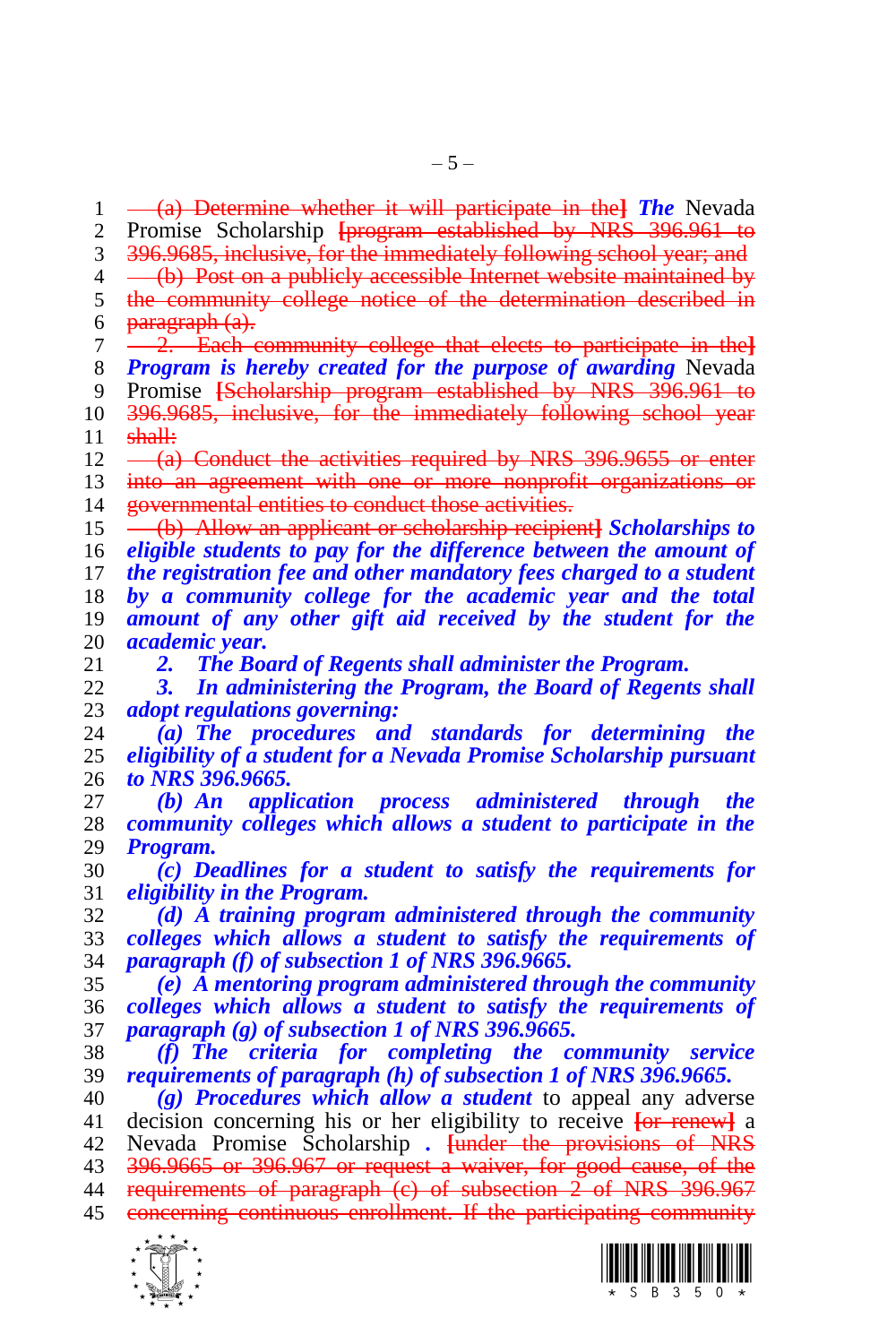$-6-$ 

 college has established a process by which a student may appeal other decisions, the participating community college must use the same process for appealing an adverse decision described in this **subsection.**<br>5  $\frac{3.}{4}$ 

3. A participating**]**

 *(h) Procedures for a* community college **[**may**]** *to* accept gifts, grants and donations from any source for the purposes of **[**administering**]** *carrying out its duties under* the **[**Nevada Promise Scholarship program established by NRS 396.961 to 396.9685, inclusive.**]** *Program as prescribed by the Board of Regents.* 

 *4. The Board of Regents may adopt regulations authorizing a community college to enter into an agreement with one or more nonprofit organizations or governmental entities to conduct any activities required by the Board of Regents for a training program which allows a student to satisfy the requirements of paragraph (f) of subsection 1 of NRS 396.9665 and a mentoring program which allows a student to satisfy the requirements of paragraph (g) of subsection 1 of NRS 396.9665.* 

- *5. The Board of Regents may adopt any other regulations necessary to carry out the Program.*
- **Sec. 10.** NRS 396.9665 is hereby amended to read as follows: 396.9665 **[**A student is**]**

23 *1. To be* eligible to receive a Nevada Promise Scholarship <del>[for</del> 24 the first school year in which the student is enrolled at a the first school year in which the student is enrolled at a participating community college if the**]** *, a* student **[**:

 $26 \frac{1}{1}$  **Is** *must:* 

 *(a) Be* a bona fide resident of this State, as construed in NRS 396.540 *.* **[**, is less than 20 years of age and has**]**

- *(b) Have* not previously been awarded an associate's degree or bachelor's degree.
- **[**2. Has**]**
- *(c) Have* obtained **[**:

 $33 \left(4\right)$  A  $\left(4\right)$  a high school diploma awarded by a public or private high school located in this State or public high school that is located in a county that borders this State and accepts pupils who are residents of this State **[**;**]** or

- **[**(b) A general**]** *have successfully completed the high school*  equivalency **[**diploma or equivalent document.
- 39 <del>3. Is not in default on any federal student loan and does not</del> 40 owe a refund to any federal program to provide aid to students.
- 41 -4. Before November 1 immediately preceding the school year
- for which the student wishes to receive a**]** *assessment selected by*
- *the State Board pursuant to NRS 390.055 before 20 years of age.*



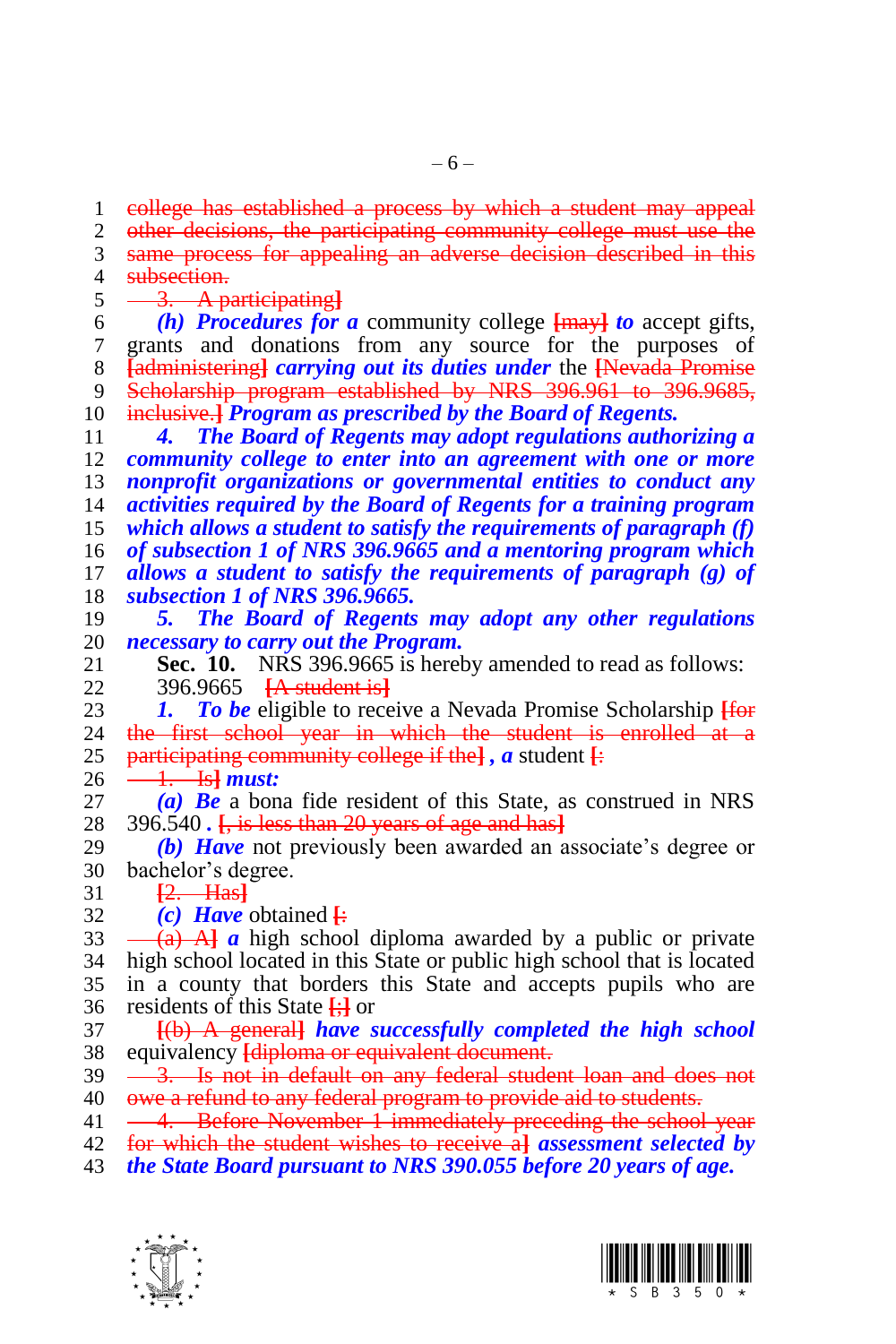$\frac{1}{x}$  7. Attends at least**]** *for each academic year of participation in (f) Before enrolling in a community college, participate in* one meetings at an alternate time pursuant to subsection 4 of that 23 which the student wishes to receive a Nevada Promise Scholarship:<br>24  $-$  (a) Hash related to financial aid, the Free Annlication fo  $-\left(a\right)$  Has<sup>3</sup> *related to financial aid, the Free Application for Board of Regents by regulation.*  $42 \leftarrow (2)$  The dates on which the service was performed and the number of hours of**]** *to satisfy the requirements of this paragraph must not include religious proselytizing or* service **[**performed on 45 each date:

 *(d) Complete the application for the* Nevada Promise Scholarship **[**, submits an application in the form prescribed by the

 participating community college. 4 <del>5. On or before April 1 immediately preceding the school year</del><br>5 for which the student wishes to receive a Nevada Promise for which the student wishes to receive a Nevada Promise

 Scholarship, completes**]** *Program in accordance with the regulations prescribed by the Board of Regents.*

10 - 6. Receives an Expected Family Contribution from the United 11 States Department of Education.

 *the Program on or before the deadline prescribed by the Board of Regents.*

training meeting **[**held by a participating community college or local

17 partnering organization pursuant to subsection 2 of NRS 396.9655

18 and at least one such meeting held pursuant to subsection 3 of that

section, or arranges to receive the training provided in those

- 21 section.
- $22 \longrightarrow$   $\frac{8}{1000}$  Before May 1 immediately preceding the school year for

*Federal Student Aid and college orientation, as prescribed by the* 

 *(g) Have* met at least once with **[**the**]** *a* mentor assigned to the student *through the mentoring program established by the Board of Regents* pursuant to NRS **[**396.9655.

 (b) Completes**]** *396.965 before the first semester of enrollment at a community college and at least twice for each academic year while participating in the Program.*

 *(h) Complete* at least **[**20**]** *8* hours of community service **[**that meets the requirements of NRS 396.9675 and submits to the participating**]** *during the last year of high school and before the first semester of enrollment at a* community college **[**verification of the completion of that**]** *and at least 8 hours of* community service **[**. 38 The verification must include:

 (1) A description of the community**]** *each semester thereafter, not including summer academic terms, while participating in the Program. Community* service performed **[**;





 *(e) Complete* the Free Application for Federal Student Aid provided for by 20 U.S.C. § 1090 **[**.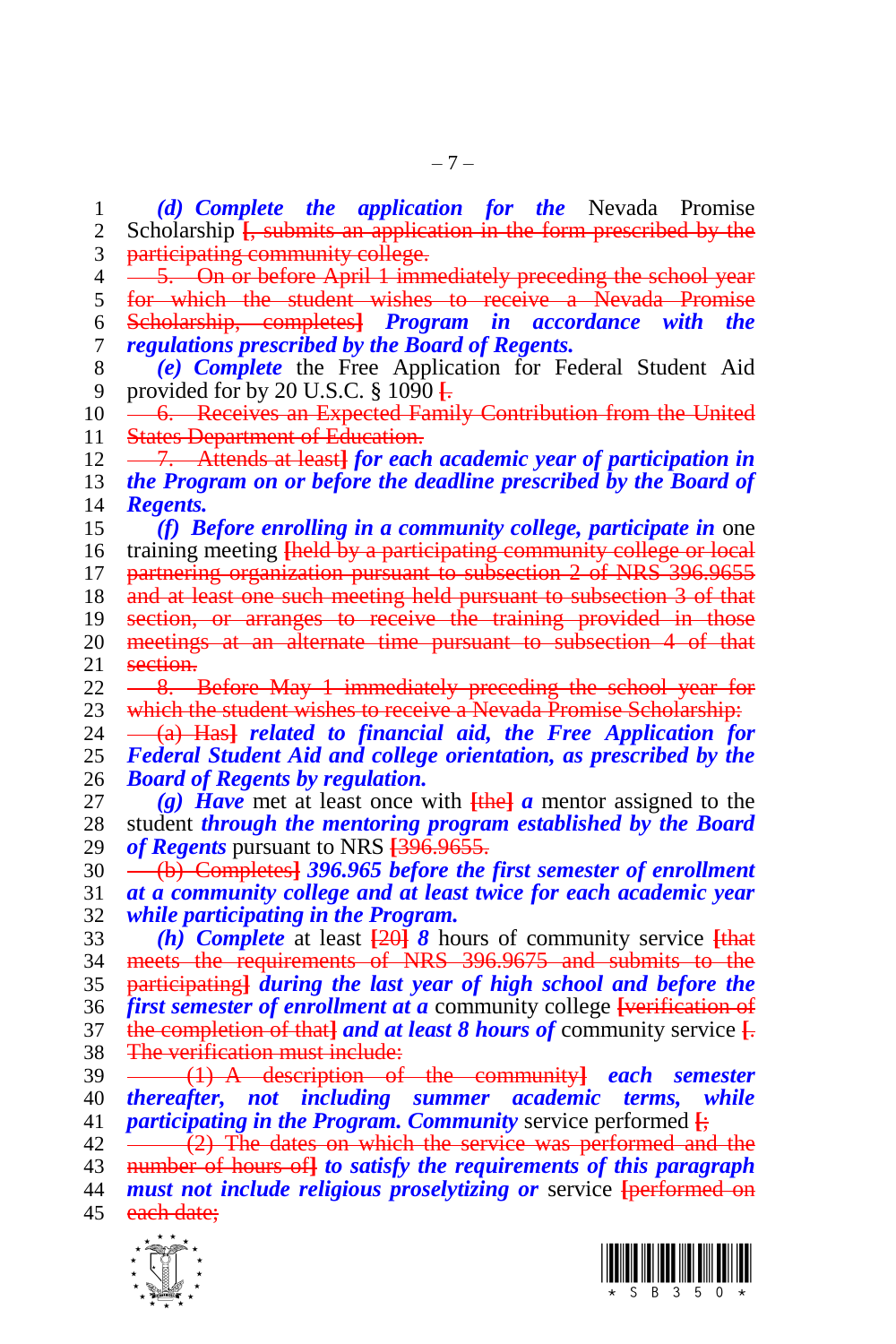$1 \longrightarrow (3)$  The name of the organization for which the service 2 performed; and<br>3  $\frac{\text{performed}}{\text{4}}$ . The

 (4) The name of a person employed by the organization 4 whom the participating community college may contact to verify the <br>5 information contained in the verification. information contained in the verification.

 (c) Submits**]** *for which the student receives any type of compensation or which directly benefits a member of the family of the student.*

 *(i) Submit* all information deemed necessary by the **[**participating community college**]** *Board of Regents* to determine the **[**applicant's**]** *student's* eligibility for gift aid.

**[**9. Is**]**

 *(j) Except as otherwise provided in subsection 2, be* enrolled in **[**or plans to enroll in**]** at least 12 semester credit hours in **[**an associate's degree**]** *a* program **[**, a bachelor's**]** *of study leading to a recognized* degree **[**program**]** or **[**a**]** certificate **[**of achievement program**]** at a **[**participating**]** community college for **[**each**]** *the fall*  semester of the **[**school**]** *academic* year immediately following the school year in which the student was awarded a high school diploma or **[**a general**]** *have successfully completed the high school*  equivalency **[**diploma or equivalent document.**]** *assessment selected by the State Board pursuant to NRS 390.055.*

 *(k) Except as otherwise provided in subsection 2 and this paragraph, be enrolled in at least 12 semester credit hours in a program of study leading to a recognized degree or certificate at a community college for each fall semester and spring semester beginning with the first semester for which the student received a Nevada Promise Scholarship, not including summer academic terms. A student who is on schedule to graduate at:*

 *(1) The end of a semester may enroll in the number of semester credit hours required to graduate.*

 *(2) The end of a fall semester is not required to enroll in credit hours for the spring semester.*

 *(l) Meet satisfactory academic progress, as defined by federal requirements established pursuant to Title IV of the Higher Education Act of 1965, 20 U.S.C. §§ 1001 et seq., and determined by the community college in which the student is enrolled.* 

 *2. The Board of Regents shall establish criteria with respect to students who have a documented physical or mental disability or who were previously subject to an individualized education program under the Individuals with Disabilities Act, 20 U.S.C. §§ 1400 et seq., or a plan under Title V of the Rehabilitation Act of 1973, 29 U.S.C. §§ 791 et seq. The criteria must provide an exemption for those students from:*



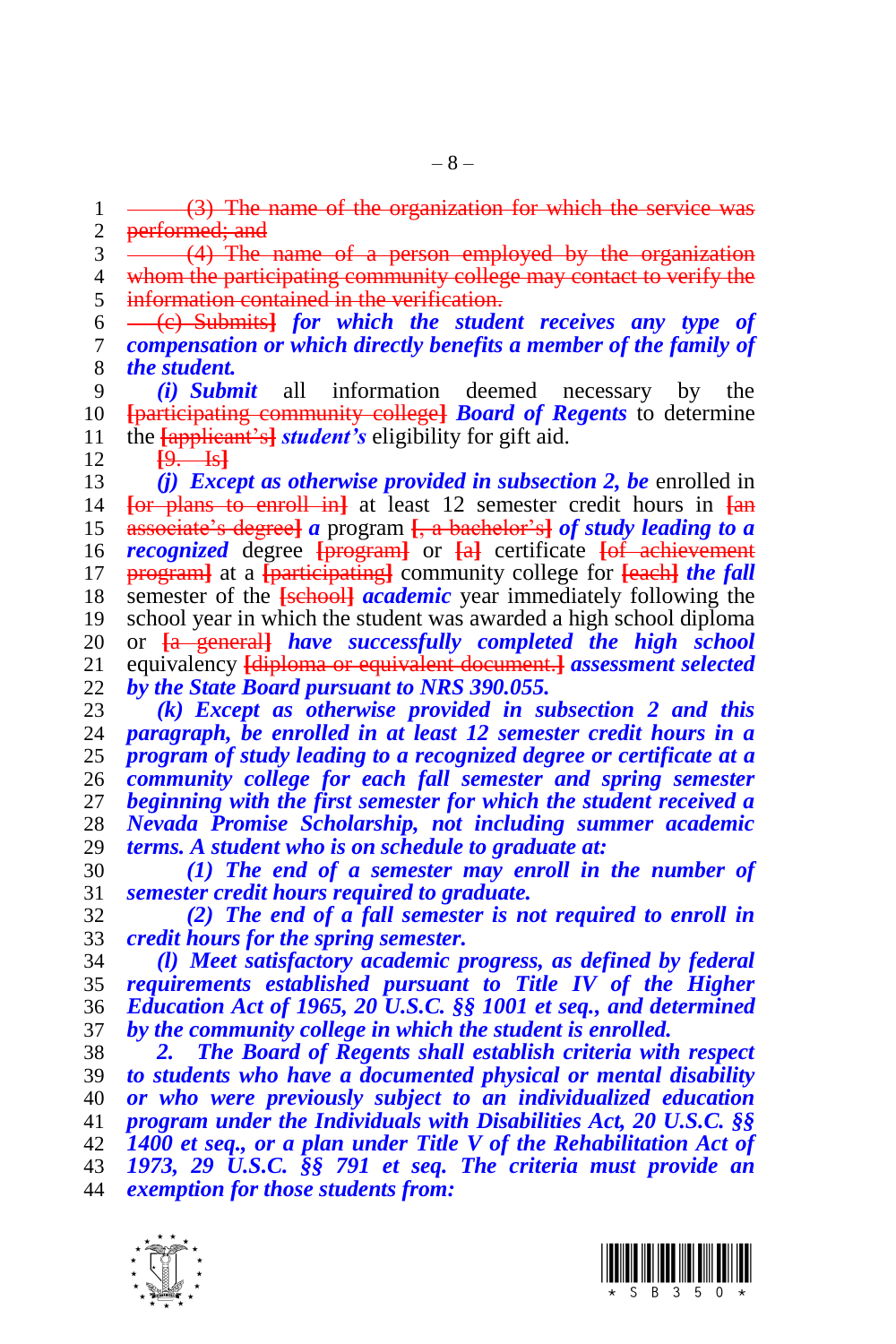*(a) The limitation on eligibility for a Nevada Promise Scholarship set forth in paragraph (b) of subsection 3; and*

- *(b) The minimum number of credits prescribed in paragraphs (j) and (k) of subsection 1.*
- *3. A student who meets the requirements of subsection 1 is eligible for a Nevada Promise Scholarship from the Program until the occurrence of the first of the following events:*
- *(a) The student is awarded an associate's degree or bachelor's degree; or*
- *(b) Except as otherwise provided in subsection 2, the student receives a Nevada Promise Scholarship from the Program for 2 academic years, not including the initial academic year.*
- **Sec. 11.** NRS 396.968 is hereby amended to read as follows:
- 396.968 1. **[**Each participating community college**]** *The Board of Regents* shall award Nevada Promise Scholarships in accordance with this section to students who are enrolled at **[**the participating**]** *a* community college and are eligible to receive **[**or renew**]** such scholarships under the provisions of NRS 396.9665 *.* **[**and 396.967.**]**
- 2. **[**On or before July 1 of each year, a participating community college**]** *For each eligible student, the Board of Regents* shall:
- (a) **[**Review all timely applications received pursuant to NRS 23 396.9665 and 396.967 to determine the eligibility of each applicant<br>24 fort *Calculate the maximum amount of* a Nevada Promise for *Calculate the maximum amount of a* Nevada Promise Scholarship **[**and for gift aid;**]** *which the student is eligible to receive based on criteria established by regulation pursuant to this section.*
- (b) **[**Review information submitted by each eligible applicant to determine the amount of**]** *Determine the actual amount of the Nevada Promise Scholarship, if any, which will be awarded to the student, which must not exceed the maximum amount calculated pursuant to paragraph (a), but which may be in a lesser amount if the Board of Regents receives notice from the State Treasurer pursuant to subsection 3 that the money available in* the Nevada Promise Scholarship **[**the student would receive under the provisions of subsection 6 and notify each applicant whether the applicant is**]** *Account for any semester is insufficient to award to all* eligible **[**to receive**]** *students the maximum amount of* a Nevada Promise Scholarship **[**for the immediately following school year; and**]** *which each student is eligible to receive.* (c) **[**After reviewing applications pursuant to paragraph (a), submit to the State Treasurer the number of students whose
- 43 applications have been approved and the amount of money that will be required to fund a scholarship for each eligible student pursuant to subsection 6 if no student receives additional gift aid.**]** *If the*



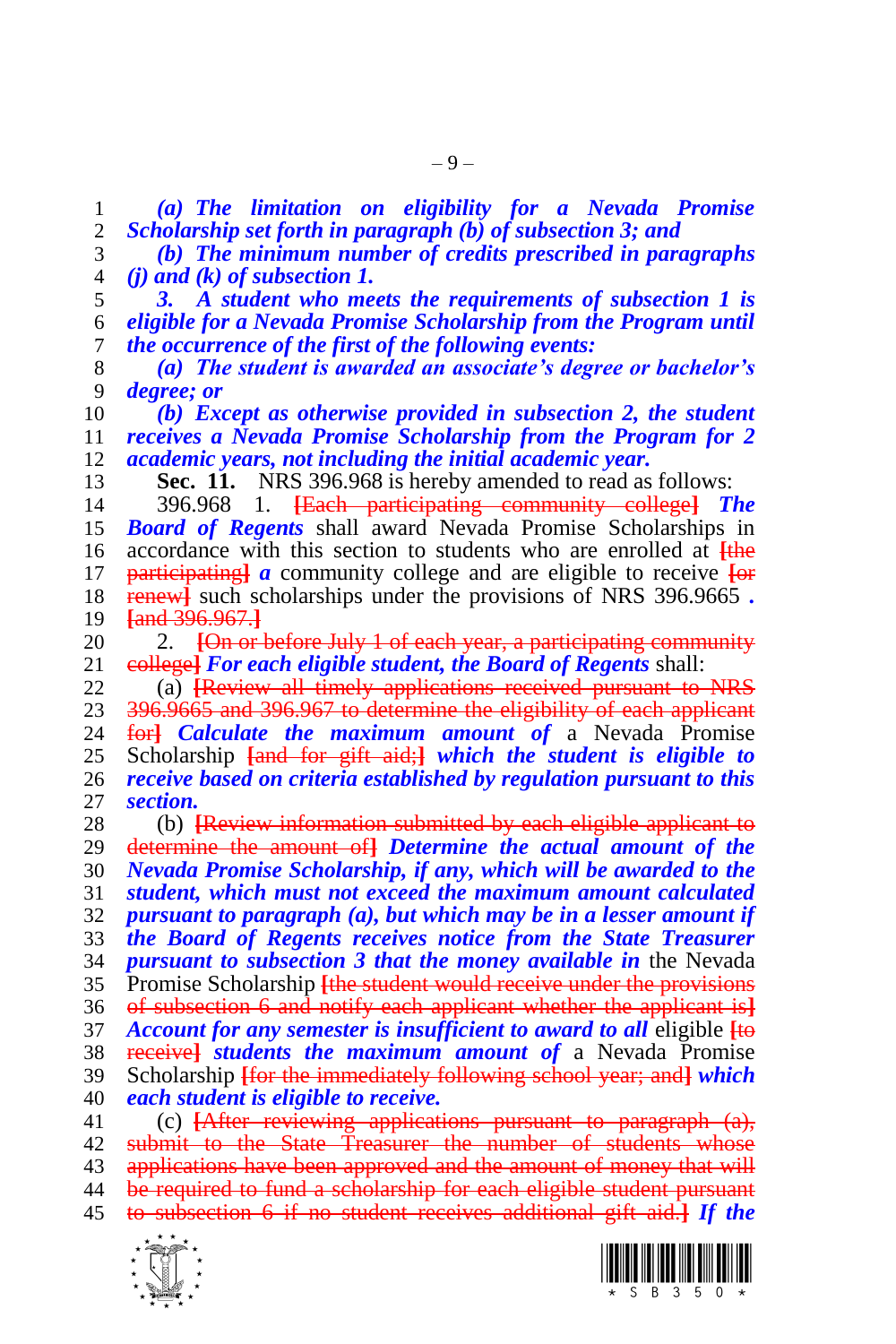*student is to receive a Nevada Promise Scholarship, award the student a Nevada Promise Scholarship in the amount determined pursuant to paragraph (b). The Board of Regents shall disburse the amount of the Nevada Promise Scholarship awarded to the student, on behalf of the student, directly to the community college in which the student is enrolled.* 

 3. **[**On the date prescribed by regulation of the State Treasurer, a participating community college**]** *The Board of Regents* shall submit a request for a disbursement from the Nevada Promise Scholarship Account created by NRS 396.9645 **[**in**]** *for* the *maximum* amount **[**prescribed by subsection 6**]** *of money that will be required to fund a scholarship* for each eligible student.

13 **[**4. A participating community college shall use the money 14 disbursed pursuant to subsection 5 to pay the difference between the 15 amount of the registration fee and other mandatory fees charged to 16 the student by the participating community college for the school 17 year, excluding any amount of those fees that is waived by the 18 participating community college, and the total amount of any other 19 gift aid received by the student for the school year. The community 20 college shall not refund to a student any money disbursed to the 21 participating community college pursuant to subsection 5.

 $\frac{5.1}{2}$  Within the limits of money available in the Nevada Promise 23 Scholarship Account, the State Treasurer shall disburse  $\frac{1}{10}$  participating community collegel the amount requested from state to participating community college**]** the amount requested **[**pursuant to subsection 3.**]** *to the Board of Regents for disbursement to each community college.* If there is insufficient money in the Account to disburse that amount to each **[**participating**]** community college **[**:

28 (a) The<sup> $\text{}}$ </sup> *, the* State Treasurer shall *determine whether there is* 29 sufficient money in the Account to disburse the amount requested 30 for all students who applied to renew a Nevada Promise Scholarship 31 and disburse the available money in the Account to each 32 participating community college in the following manner:

33 (1) If there is insufficient money in the Account to disburse the amount requested for all students who applied to renew a Nevada Promise Scholarship, the State Treasurer shall not disburse 36 any amount requested for first-time recipients of a Nevada Promise Scholarship and shall disburse money to each participating community college to fund a scholarship for each student who applied to renew a Nevada Promise Scholarship, in the order in which applications were received by the participating community 41 eollege, until the money in the Account is exhausted; and

 $42 \leftarrow (2)$  If there is sufficient money in the Account to disburse the 43 amount requested for all students who applied to renew a Nevada 44 Promise Scholarship, the State Treasurer shall first disburse the 45 money requested by each participating community college for all



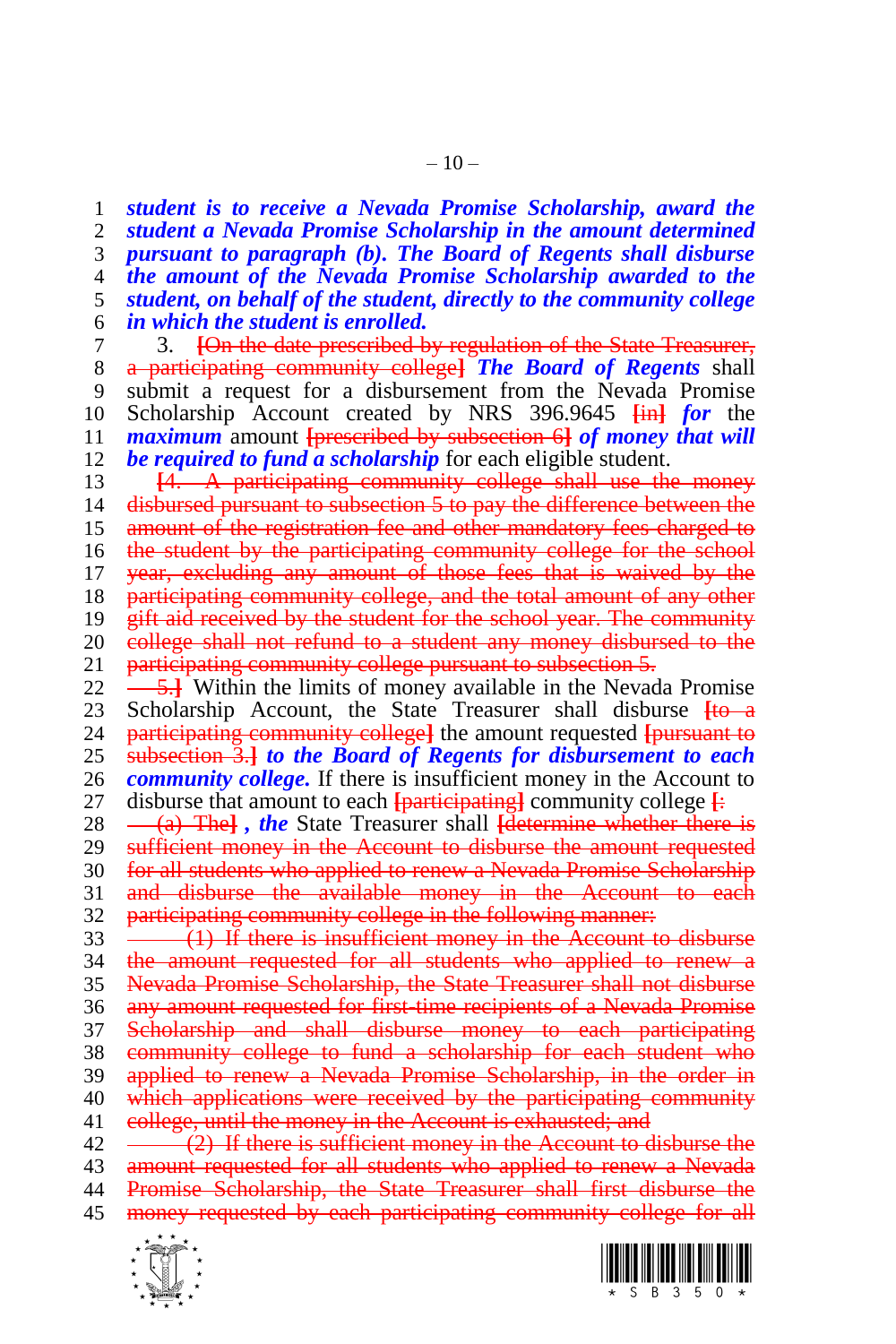– 11 –

1 students who applied to renew a Nevada Promise Scholarship and 2 then disburse money to each participating community college to fund a scholarship for each student who applied for the first time to 4 receive a Nevada Promise Scholarship, in the order in which<br>5 applications were received by the participating community college. applications were received by the participating community college, until the money in the Account is exhausted. (b) The State Treasurer shall**]** provide notice that insufficient money remains in the Nevada Promise Scholarship Account to **[**: 9 (1) The Director of the Legislative Counsel Bureau for 10 transmittal to the Legislative Committee on Education, the Legislative Commission and next regular session of the Legislature; and 13 (2) The board of trustees of each school district and the 14 governing body of each charter school in this State. Upon receiving such notice, the board of trustees or governing body, as applicable, 16 shall notify each pupil who is enrolled in a school in the district or 17 the charter school and is on schedule to receive a standard high 18 school diploma at the end of the current school year. (c) A participating community college shall**]** *the Board of Regents. The State Treasurer shall include in the notice the amount of money available for the* award *of* Nevada Promise Scholarships **[**in accordance with the provisions of paragraph (a) in 23 a manner that gives priority first to students applying for renewal of 24 a Nevada Promise Scholarship and then to applications received by a Nevada Promise Scholarship and then to applications received by the participating community college pursuant to NRS 396.9665, in 26 the order in which they were received.<br>27 <del>6. Within the limits of money</del>

 6. Within the limits of money available in the**]** *for the academic year and request that a new request be submitted.* 

*4. The Board of Regents shall adopt regulations prescribing:*

 *(a) The criteria for determining the maximum amount of a*  Nevada Promise Scholarship **[**Account, the amount of money awarded to a scholarship recipient pursuant to this section must be**]** *for an eligible student which is* equal to the difference between the amount of the registration fee and other mandatory fees charged to the student by the **[**participating**]** community college *in which the student is enrolled* for the **[**school**]** *academic* year, excluding any amount of those fees that is waived by the **[**participating**]** community college **[**,**]** *in which the student is enrolled,* and the total amount of any other gift aid received by the student for the **[**school**]** *academic* year.

 *(b) The procedures for submitting a request for disbursement from the Nevada Promise Scholarship Account.*

 *(c) The procedures and standards for determining the actual amount of the Nevada Promise Scholarship which will be awarded to each student upon receiving notice that there is insufficient* 



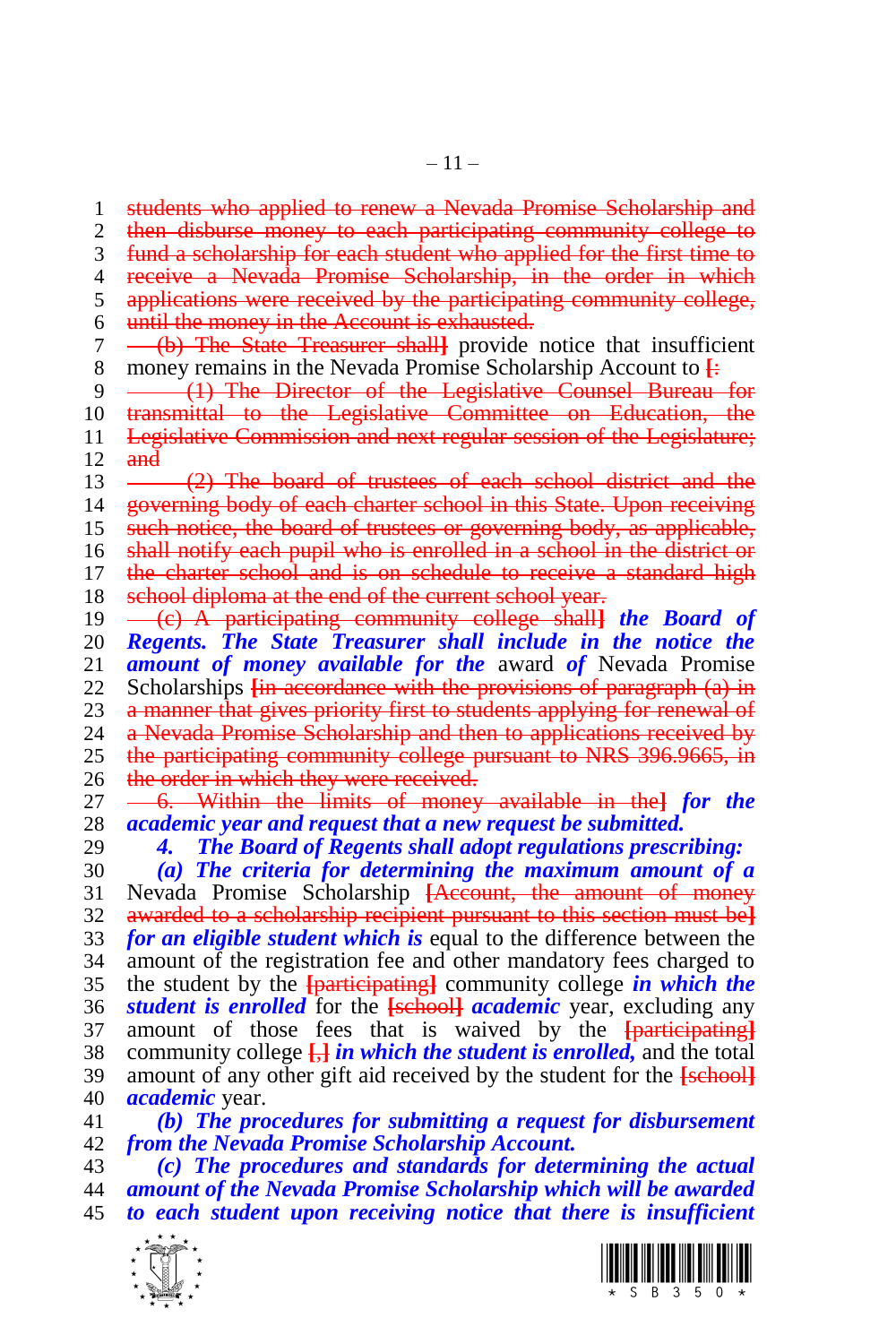*money to award all eligible students the maximum amount of the scholarship which each student is eligible to receive. Such procedures and standards may include, without limitation, administration of the program on a first-come, first-served basis for all students eligible to participate in the Program.*

 *(d) Procedures to ensure that all money from a Nevada Promise Scholarship awarded to a student that is refunded in whole or in part for any reason is refunded to the Nevada Promise Scholarship Account and not the student.* 

**Sec. 12.** NRS 396.9685 is hereby amended to read as follows:

 396.9685 1. On or before August 1 of each year, the Board of Regents shall:

 (a) Review all Nevada Promise Scholarships awarded for the immediately preceding **[**school**]** *academic* year;

 (b) Compile a report for the immediately preceding **[**school**]** *academic* year, which must include the number of *students who applied for a scholarship, the number of students who received a*  scholarship *,* **[**recipients,**]** the total cost associated with the award of Nevada Promise Scholarships, the total number of hours of community service performed pursuant to NRS 396.9665 *,* **[**and 396.967,**]** the **[**overall**]** graduation rate of *students who received a*  scholarship **[**recipients, the graduation rate of scholarship recipients enrolled at each participating community college,**]** *and* the **[**overall**]** scholarship retention rate *;* **[**and the scholarship retention rate for students at each participating community college;**]** and

 (c) Submit the report to the Director of the Legislative Counsel Bureau for transmittal to:

 (1) In even-numbered years, the next regular session of the Legislature; and

 (2) In odd-numbered years, the Legislative Committee on Education.

2. **[**A participating community college shall maintain a record

 for each scholarship recipient for at least 3 years after the end of the final school year for which he or she receives a scholarship. Such a

record must include:

 $36 \quad -$  (a) The name of the scholarship recipient;

(b) The total amount of money awarded to the scholarship

38 recipient and the amount of money awarded to the scholarship 39 recipient each school year;

 $40 \left( c \right)$  The courses in which the scholarship recipient enrolled and 41 the courses completed by the scholarship recipient;

 $42 \quad -\text{(d)}$  The grades received by the scholarship recipient;

43 (e) Whether the scholarship recipient is currently enrolled in the

participating community college and, if not, whether he or she



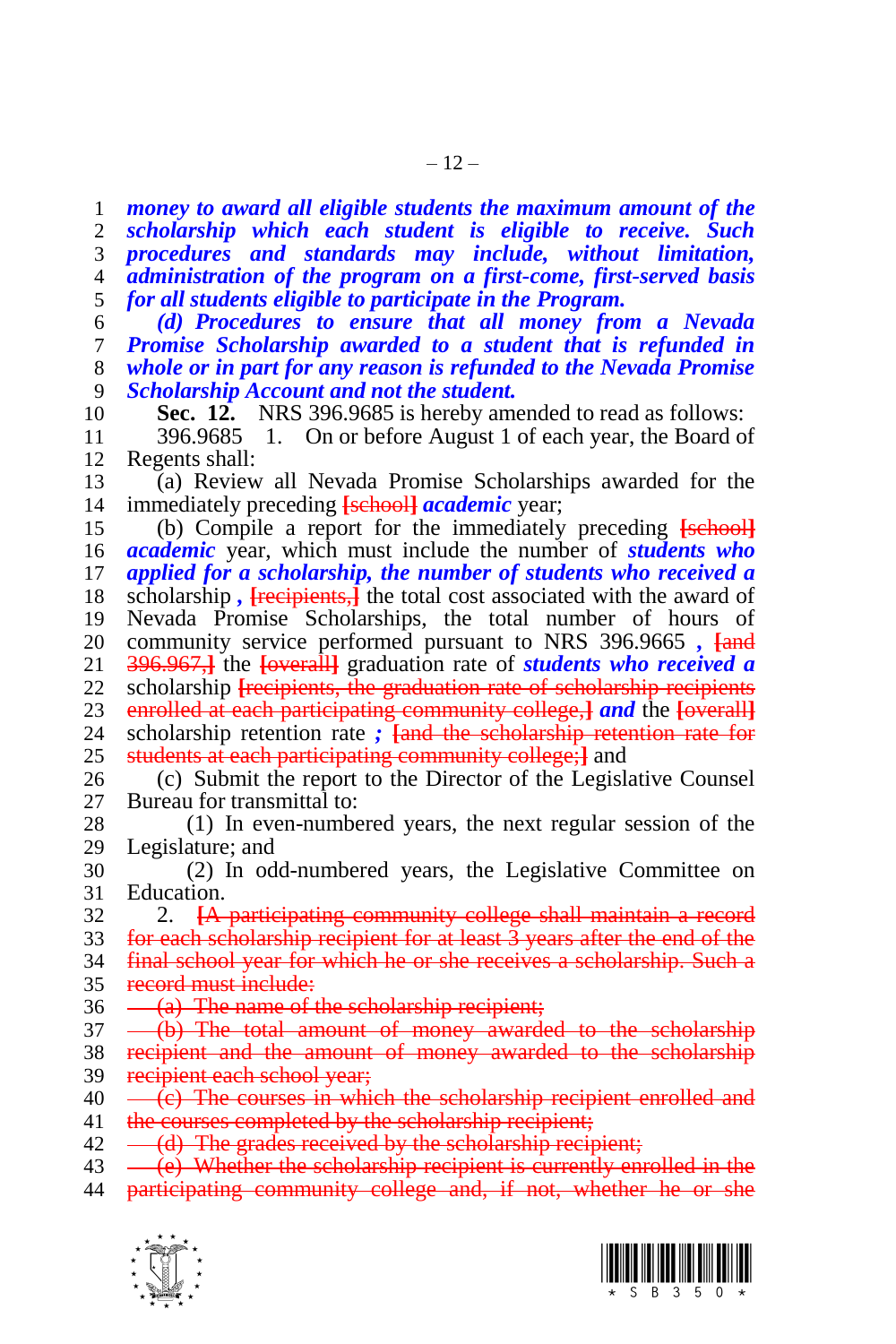earned an associate's degree, a bachelor's degree or a certificate of

2 achievement; and

3 (f) The records of community service submitted by the

- 4 scholarship recipient pursuant to NRS 396.9665 and 396.967.<br>5 3. Except as otherwise provided in this section, the Be
- 3. Except as otherwise provided in this section, the Board of
- Regents and the State Treasurer may at any time audit the practices

 used by a participating community college or local partnering organization to carry out the provisions of NRS 396.961 to

- 
- 396.9685, inclusive. The Board of Regents and State Treasurer shall not conduct an audit less than 6 months after the most recently
- 11 conducted audit.
- 12 -4. A participating community college shall provide the Board
- of Regents and the State Treasurer with access to the records
- 14 maintained pursuant to subsection 2 for the purposes of an annual

report compiled pursuant to subsection 1 or an audit conducted

pursuant to subsection 3. Those records are otherwise confidential

- 17 and are not public records.
- 18  $\frac{5.1}{2}$  As used in this section, "scholarship retention rate" means the percentage of *students who received a* scholarship **[**recipients**]** for the **[**school**]** *academic* year immediately preceding the **[**school**]** *academic* year to which a report compiled pursuant to subsection 1 pertains who did not graduate by the end of that **[**school**]** *academic*
- 23 year and who also received a Nevada Promise Scholarship for the 24 **Isebooll academic** year to which the report pertains. **[school]** *academic* year to which the report pertains.

 **Sec. 13.** The amendatory provisions of paragraph (h) of subsection 1 of NRS 396.9665, as amended by section 10 of this act, apply to any student who obtained a high school diploma or successfully completed the high school equivalency assessment selected by the State Board of Education pursuant to NRS 390.055 on or after June 1, 2018.

 **Sec. 14.** The provisions of subsection 1 of NRS 218D.380 do not apply to any provision of this act which adds or revises a requirement to submit a report to the Legislature.

 **Sec. 15.** NRS 396.962, 396.963, 396.9635, 396.964, 396.9655, 396.966, 396.967 and 396.9675 are hereby repealed.

 **Sec. 16.** This act becomes effective upon passage and approval for the purposes of adopting regulations and performing any other administrative tasks that are necessary to carry out the provisions of this act, and on July 1, 2019, for all other purposes.